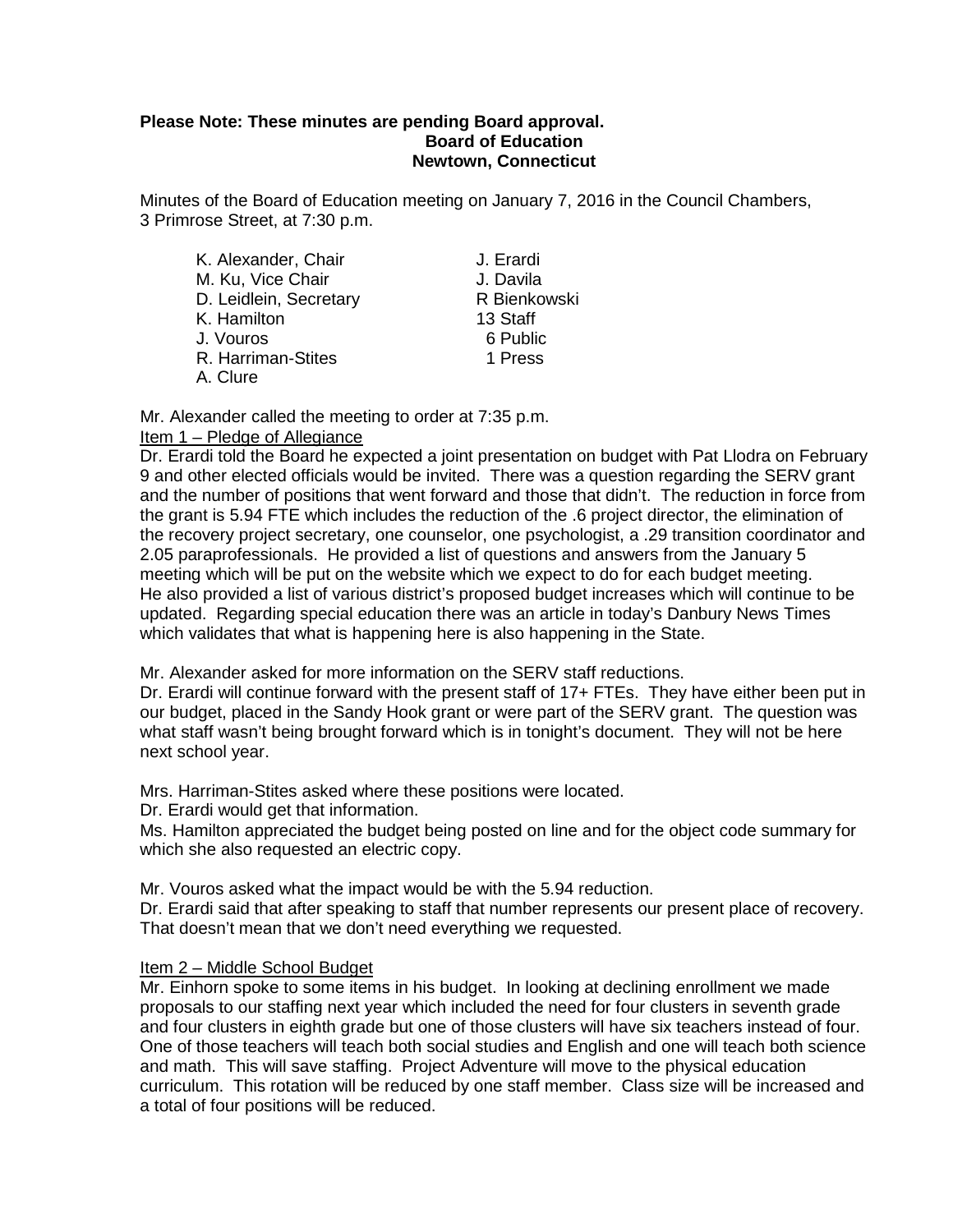Board of Education **-2-** Figure 2. The Second Second Second Second Second Second Second Second Second Second Second Second Second Second Second Second Second Second Second Second Second Second Second Second Second Second S

Mr. Clure asked for more detail on why Project Adventure moved to P.E.

Mr. Einhorn said our rotation of classes has a low class size for that course. There will be some training for our P.E. staff for this program. Also, a paraeducator is part of it and will continue next year.

Dr. Erardi said the high school looking to continue Project Aventure there which will be P.E. based. The design is to offer the same opportunity at the middle school but changing the place it is being offered.

Mr. Clure question adding the health coordinator.

Dr. Erardi said there is one health coordinator in the district. The person resigned before school started so we decided to not staff it this year.

Mr. Clure noted that social studies was reduced by .5 but there was a positive increase in salary.

Mr. Einhorn said the salary represents the cluster configuration where we asked a teacher to teach two subjects.

Ms. Hamilton referred to pages 126 and 127 and asked if the middle school had one or two art teachers.

Mr. Einhorn stated that next year we would have two FTE art teachers.

Ms. Hamilton asked about the 11.5% increase in the salary line and the computer ed increase of 17%.

Mr. Bienkowski said we currently have staff members out on leave so we have to bring them back on the step they were on so it's a higher salary.

Mrs. Leidlein asked about the NYA homework club.

Mr. Einhorn said we provide three days of afterschool homework help. NYA helps us run the program with high school students.

Mrs. Leidlein asked was the cost paid for.

Mr. Einhorn said it for supervisors for the school year and supplies. Many students have shown they need that extra structure and teachers generate the referral. They move to the library after school. There are usually 30 students per week.

Mr. Clure asked for the number of students that participate in extracurricular sports. He motioned there wasn't a girls field hockey team at the middle school. Mr. Ku asked about the middle school academic resource center funded by a grant this year.

Mr. Einhorn said there are a number of students who struggle with assignments and are not doing well academically. Teachers would work to help these students and try to find an intern or someone available to work with them during the day. If we could put together a program for these students they work to help manage their homework load and build good habits that would help them be successful. The supervisor works with the students and keeps in touch with the teachers. The hope they will be in the program short term.

Mrs. Ku asked why there was a considerable increase for math tutors.

Mr. Einhorn said there are new programs for each seventh and eighth grade math class. Dr. Erardi would get more information.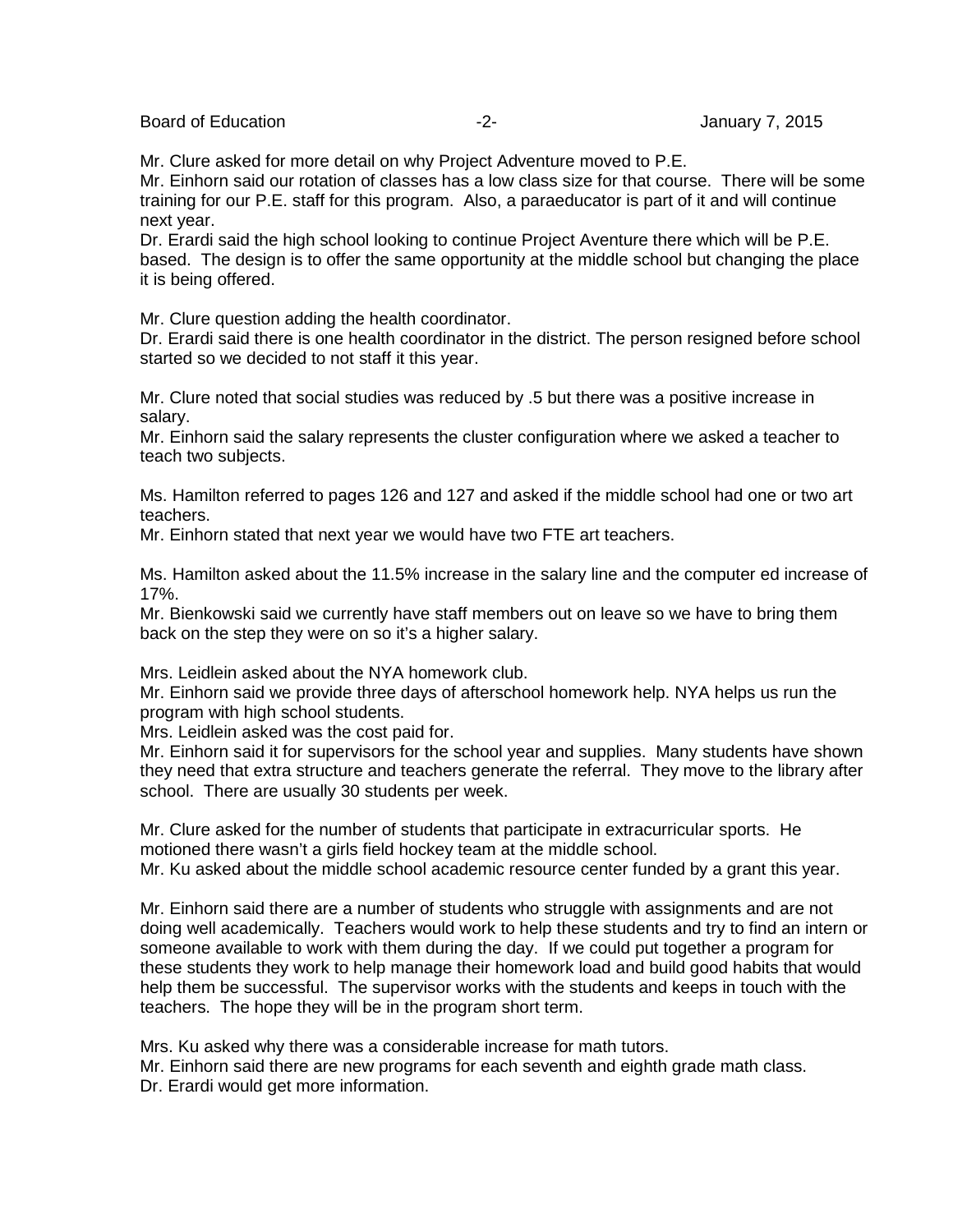### Item 3 – Newtown High School Budget

Dr. Rodrigue thanked Nathalie de Brantes for her help preparing the budget.

Dr. Rodrigue shared her pride in the high school being recognized by US News and World Report and successful completion of the NEASC accreditation process. Our budget requests reflect what we feel is a fiscally responsible approach to our needs. Our goals support student learning and a commitment to increase a sense of social, emotional, and physical safety and well-being within our high school community.

This year two academic officers are working with at risk freshman students and developing partnerships. We also used existing stipends for Tap and teacher positions in our support centers. We piloted a digital academy this year and re-established a collaborative co-teaching model. Next year we are requesting three Link Crew advisors which is a national mentoring program for freshman students. Over 65 juniors are trained as mentors but the grant will no longer cover this program. We are asking for a boys volleyball coach look to restructure the tutoring center to provide SRBI intervention. We have two FTE reductions in science and social studies due to declining enrollment.

Mrs. Harriman-Stites asked for information regarding pay to play money.

Mr. Bienkowski explained that the pay to participate fee assessed to students is directly received by the Board of Education. Around 2003 we had a severe budget cut and at that time the Board decided to increase all pay to play fees. Fees were rolled back at the high school because of the outcry so they were reduced. We wanted to eliminate the fees completely but in 2010-11 we increased them but have stayed there. The town said the auditors said the money coming in was too high so they required us to turn it over to the town. We continued to deposit it on the town's revenue side. Any extra was used to pay for the sports programs. This is the first year we will be short. It would be wise to phase out the pay to play completely.

Mrs. Harrimon-Stites asked where the money from the hockey ticket sales went. Mr. Simon said hockey is self-funded but we have been giving them more to help. They keep the ticket money.

Dr. Erardi asked what the total cost was to be on the team.

Mr. Simon said approximately \$2,000. They pay for the ice time.

Mrs. Harriman-Stites said other teams have costs and questioned how certain items like the pool scoreboard get into the budget and others don't.

Mr. Simon said we have been fortunate to receive many donations.

Dr. Erardi supports discontinuing pay to play also. He is certain that there is at least one child who cannot participate because of the cost and we have to look at that. At some point we will come to the Board to reduce that cost over time.

Mr. Bienkowski was not in favor of turning this money to the town. It should stay in the school budget.

Mr. Alexander said we now turn over \$84,000 of this to the town because of something that happened years ago.

Dr. Erardi said if we don't make that \$84,000 we have to make up the difference.

Mr. Bienkowski clarified that this happened in 2003-04.

Mrs. Leidlein looked to eliminate it this year.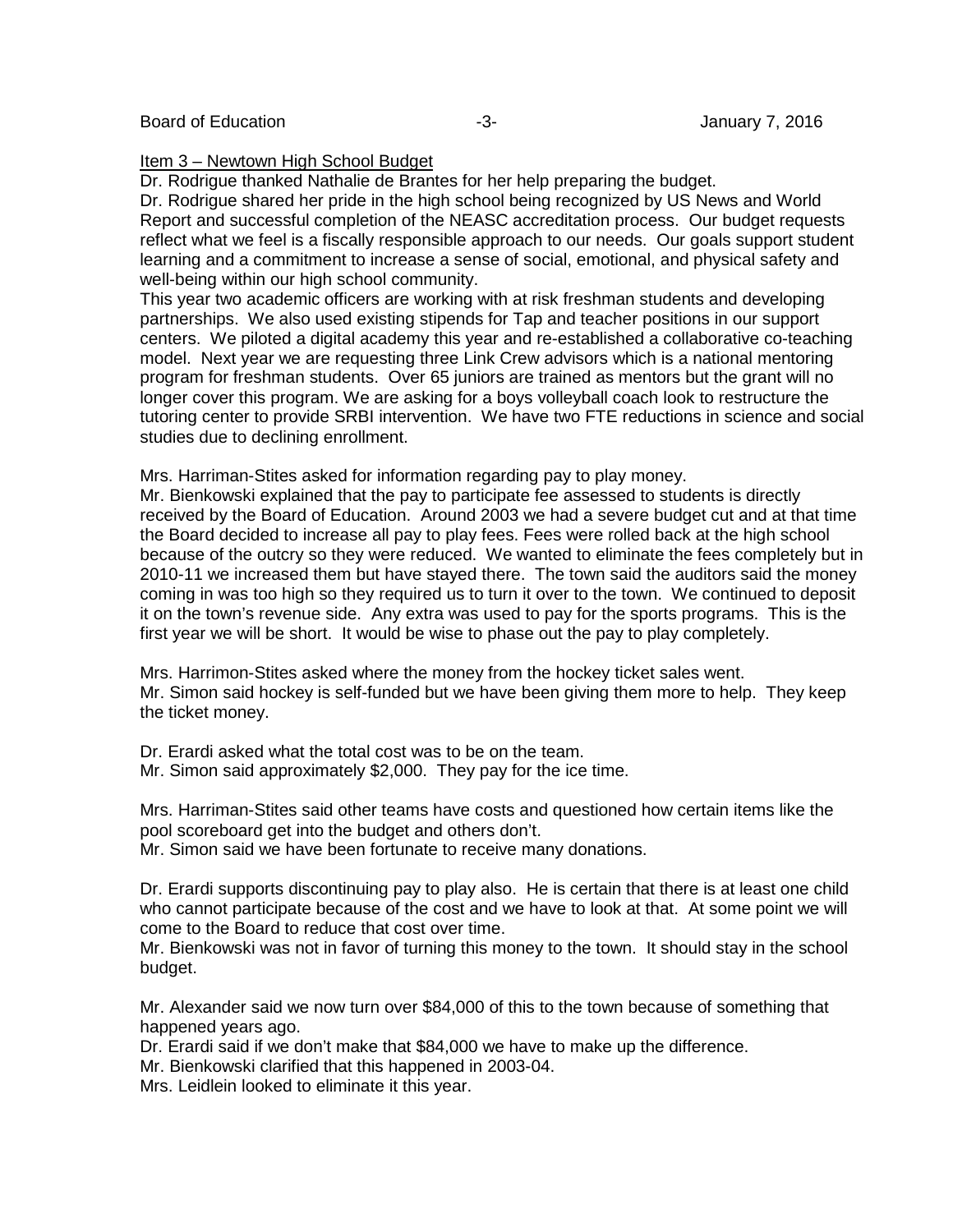Board of Education **Francisco Community** 2016 **-4-** Francisco Community 2016

Mr. Bienkowski said that over the last several years we have had this discussion but it never seemed the right year. This is the first year we will have to cut into the amount we have to turn over to the town. Bob Tait said the amount of \$7,350 is completely insignificant to the towns \$100M budget.

Ms. Hamilton questioned page 161 if the total expense for athletics was \$772,116. Mr. Bienkowski said the amounts in contracted services need to be added to that figure. Dr. Erardi stated the total cost includes \$772,116 plus \$112,910, \$6,000, \$26,000 and \$63,150. Mr. Bienkowsk said the total cost is for athletics is \$884,139. We will collect \$157,000 for pay for play plus additional ticket income.

Ms. Hamilton asked where the ticket income came from.

Mr. Bienkowski said it came from the various sports programs but there is a lot variance is the amount we receive.

Ms. Hamilton said it is projected that we will collect \$157,000 of which \$84,000 is due to the town. What we collect does not cover the cost for athletics. Schools are not supposed to collect revenues. We should talk to the auditors to see if we don't have to.

Mrs. Leidlein stated that the tickets are also being paid for by the people paying for pay to participate.

Harriman-Stites asked if the \$35,901 increase for coaching was contractual plus the cost of the volleyball coach.

Mr. Bienkowski said that was a result of negotiations with the teachers contact with a 3% increase.

Mr. Clure asked why we couldn't lower the costs to parents.

Dr. Erardi said the money collected is accounted for when received. We have to build a voice behind the change. There is engagement of additional parent voices at the high school. We will be back to the Board next year on pay to participate.

Mrs. Ku referred to page 155 and questioned the significant increase in the cost for athletic insurance and asked if there were multiple to way to provide insurance for sports? Mr. Bienkowski said that years ago parents used their own insurance. He doesn't see it going down in the future.

Mr. Alexander asked if we that could come under our health insurance. Mr. Bienkowski said that was not possible as three are only a few sports insurance providers.

Mrs. Ku asked about the NEASC report and their recommendations.

Dr. Rodrigue stated that the report is being worked on. We knew some of the recommendations already. Support centers will be part of that.

Ms. Hamilton asked for a copy of the NEASC self-study and for an example of the academic officers do.

Dr. Rodrigue said that last year we split the position between two people and had one class. The officers focus on the incoming freshman and gather lots of information at the middle school level for those who may be at risk academically and social emotionally. They put teams of teachers together with those students. They are now working with students at the high end of the autistic spectrum and we are looking at putting three teachers together. We are also looking to bringing in an AP course in humanities.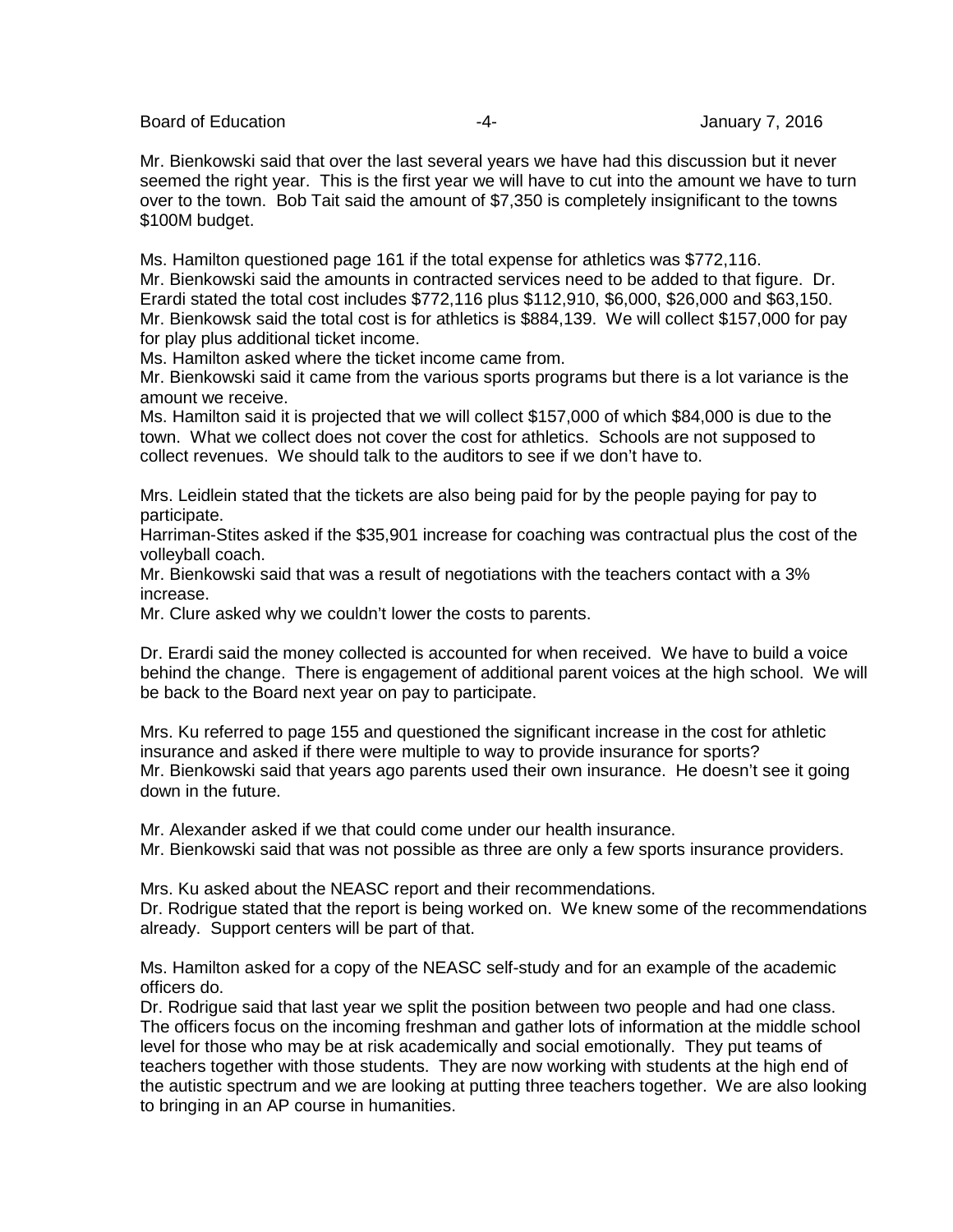Board of Education **-5-** F-S- F-S- January 7, 2015

Mr. Vouros asked for examples of success the children are having in that initiative. Dr. Rodrigue said we looked at student scores in the middle school, why they were identified and how they fared there and also at their first quarter grade in the high school. Some students are getting A's and B's. Over 65 were identified. We also have a critical skills staff and they place students who need specific interventions.

Mr. Vouros asked if any students were opting out.

Dr. Rodrigue stated that no one was opting out because they are being successful and know the program is helping them.

Mr. Clure was concerned that the pupil to teacher in math was high (page 149). Dr. Rodrigue said math classes were the highest but they are within the guidelines. However, because of the declining enrollment it's getting better.

Mr. Alexander requested the number of students involved in activities other than sports. Mrs. Harriman-Stites asked that Dr. Rodrigues share here report notes.

#### Item 4 – Pupil Personnel, Special Education and Health Benefits

Dr. Erardi said this budget was influenced by our director but it was important to note that member of the department worked to put this information together. Those attending were Bonnie DeLorenzo, Cathy Goralski, Maureen Hall, Anne Dalton and Suzanne D'Eramo.

Mrs. Ku referred to the News Times article that indicated that special education needs are rising. Page 28 of the budget shows that our costs have gone up over the years. There is an increase in the percentage of students being identified and she asked the increase.

Cathy Goralski said that the average is a 6% increase year within special education. Dr. Erardi said it is remarkably different in Newtown with an extraordinary uptick at the high school. We are 30 plus students each year.

Mr. Alexander asked where the identifications were coming from.

Dr. Erardi said much has to do with anxiety.

Ms. Hamilton asked if there were just special education students or also 504. Mrs. Goralski said they are all special education students.

Mrs. Leidlein said that looking at the data how have we gone up \$4M in the last 10 years even with the decrease in enrollment. What can we do, how can be approach this and are we trying to look at the costs increasing significantly? We need to address the needs and we can alleviate the burden on the community.

Dr. Erardi said three pieces need to be addressed. The first is to identify the program we need to create to allow us to keep students in our district. Second is the uniqueness of Newtown regarding per pupil expenses that is inflated because of what the state did for us, and third is the inability of the State to fund our needs.

Mrs. Goralski said looking at how we continue the services we will help to eliminate the costs. We need to find ways to have a district program instead of sending student out of district.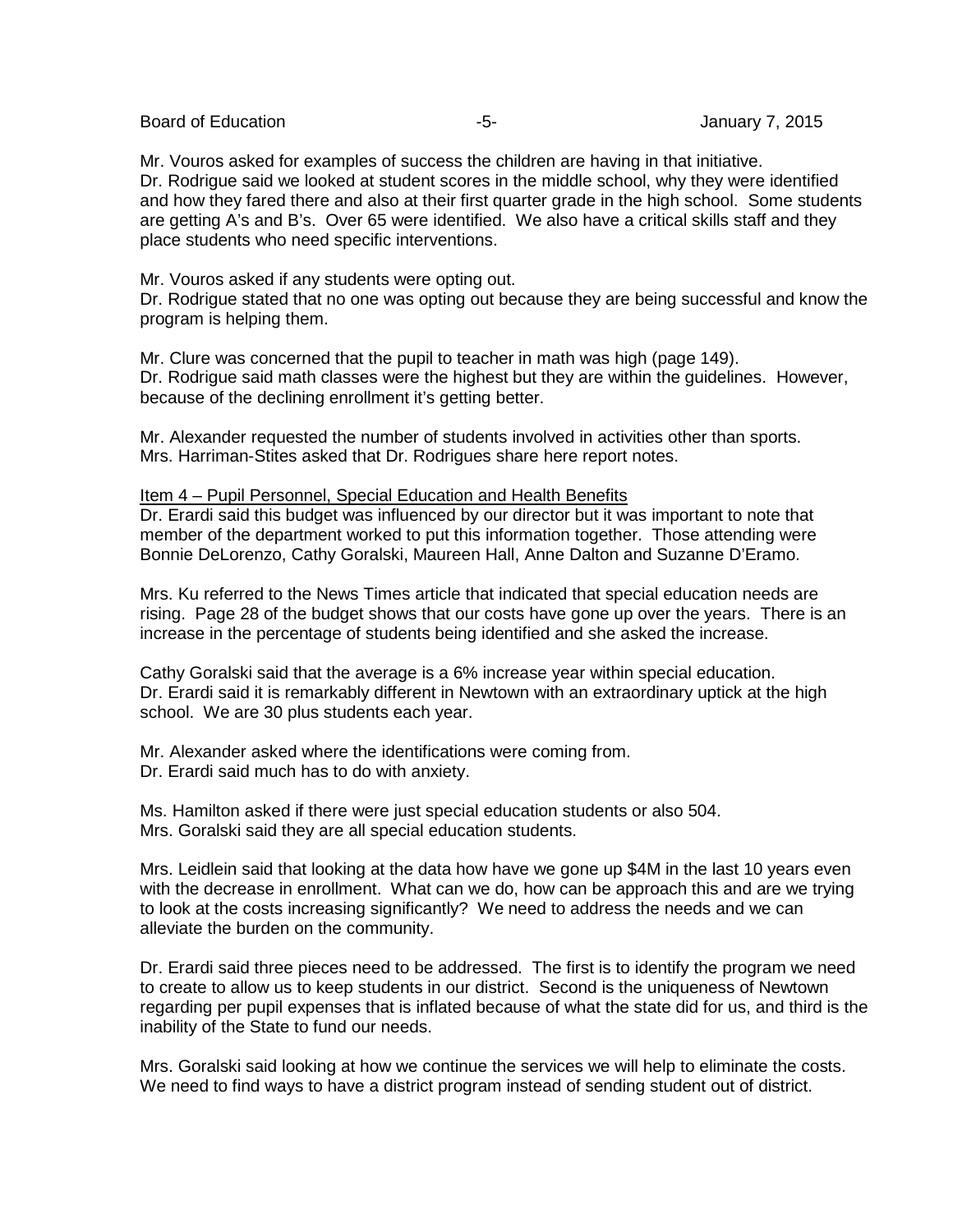Board of Education **-6-** Figure 10 and the Section of Education of Education 1.

Mrs. Hall said that we should be training our staff and offer more programs in house and look at our SRBI model with early intervention.

Mrs. Dalton said that many situations regarding these students starts with a homebound request. The parents need to be made aware of the programs in the system.

Ms. Hamilton said we've added a lot of programming to help students in the schools but she feels we aren't getting to the solution. Are the programs working together to address the real problem?

Mrs. Leidlein said that sometimes identification is late. Can we identify students who come into the district earlier to better address their needs? A lot of interventions earlier were academic and not social emotional.

Mr. Alexander referred to a letter Dr. Erardi sent to our representatives regarding our per pupil expenditures.

Dr. Erardi said we received support from our federal delegates and will bring that forward to a special session as a special bill if all goes well.

Mr. Alexander said the purpose is to try to get the grant money not counted as part of our per pupil expenditures.

Mr. Vouros asked the range of issues for these students.

Mrs. Goralski said the range is from severe problems to those needing help with speech. Mr. Vouros asked how many with severe problems need more help.

Mrs. Goralski didn't have that data trending. At the elementary level with some identified as special education students has been more challenging this year compared to last year. Mr. Vouros said cost will increase. We need to be mindful that we have the staff and facilities to work with these children in settings that do not disrupt their progress. He asked if we have enough BCBA's.

Mrs. Hall said we have two in place and are requesting a .5 for next year.

Dr. Erardi said we take the responsibility of an age three students with disabilities until they reach the age of 21.

Mr. Clure asked if we had any programs in place like Big Brother to partner with students. Mrs. Dalton said Unified Sports is at the high school works with students with disabilities. Mr. Clure was looking for something during the school day.

Mrs. Ku asked how much of the cost is due to the number of students. Dr. Erardi asked how many will be out-placed.

Mrs. DeLorenzo said we have 43 students out-placed now. Last year we had 36. Dr. Erardi said it's being driven by the autistic spectrum and the high anxiety youngers that can't come to school.

Mr. Vouros asked the breakdown of the 43 students by grade level. Mrs. DeLorenzo would provide that information.

Mr. Alexander asked if we know that number of students who will have homebound tutoring ahead of time.

Mrs. Dalton said you don't know ahead of time. The can come from things such as planned surgeries to broken legs to anxiety issues.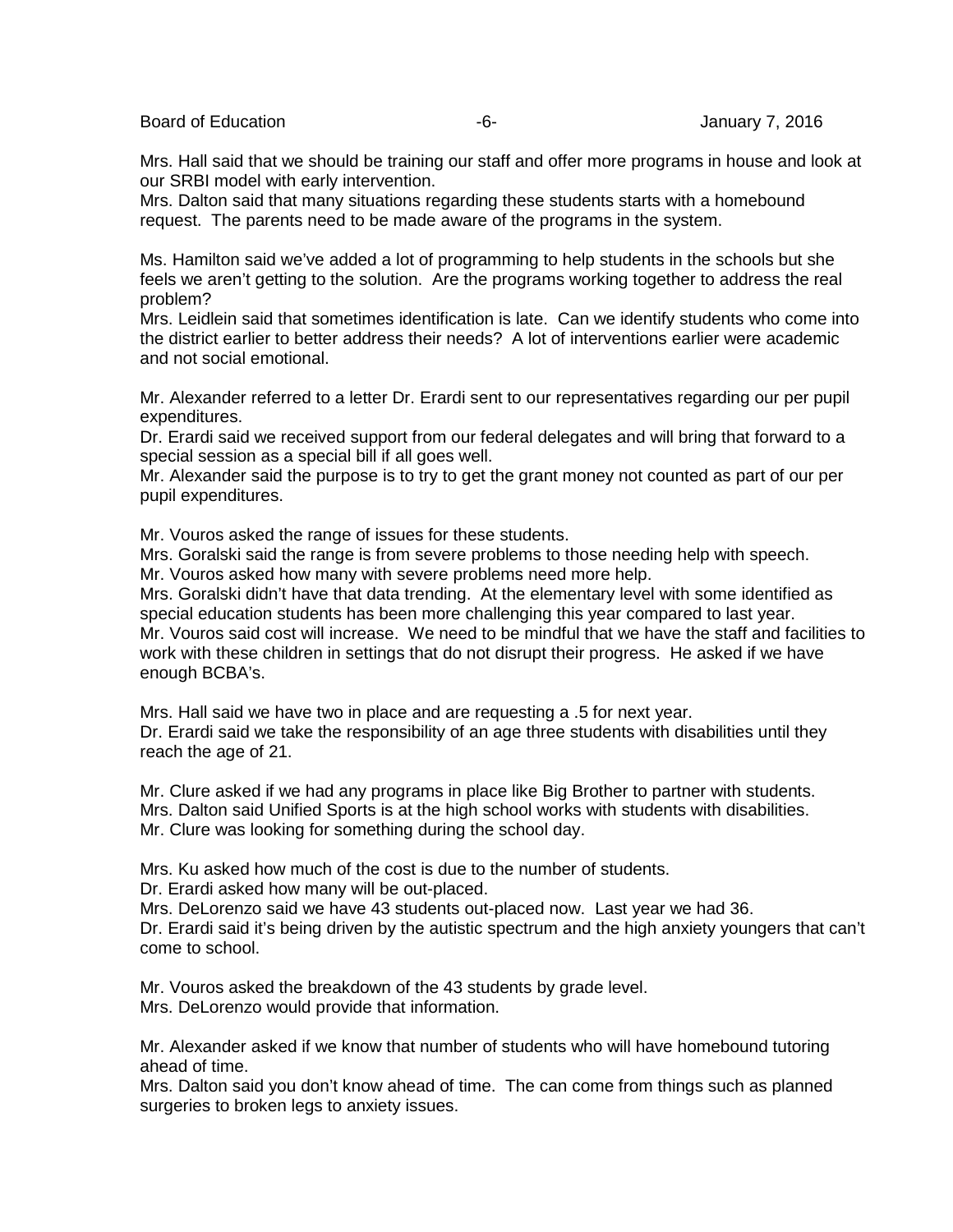Board of Education **Contract Contract Contract Contract Contract Contract Contract Contract Contract Contract Contract Contract Contract Contract Contract Contract Contract Contract Contract Contract Contract Contract Cont** 

Dr. Erardi stated that when a student is expelled tutoring is also required. Another cost is legal counsel pertaining to special education.

Mr. Bienkowski referred to page 188 which shows we budged \$80,000 this year for legal costs. It's a volatile area.

Ms. Hamilton said in 2010 we only had 22 out-placed students. Do we have a choice where we send these students or chose a program if adequate?

Mrs. Hall said that based on the PPT the team and parents make recommendations Mrs. Goralski said that sometimes you have find which facilities are available

Ms. Hamilton noted that costs have gone up for out-of-district transportation. Mr. Bienkowski said it has increased and that is part of the excess cost grant reimbursement. . Mr. Clure said the projections are only 36 and he asked why we have 43 students outplaced. Mrs. DeLorenzo said that some students are aging out and we are also working with some parents to bring some students back.

Dr. Erardi said the present number of 43 we will have students who graduate. We do our best to project which students will come back to us. The piece we don't do is to try to forecast who will be leaving us.

Mrs. Harriman-Stites would be interested in seeing a program put in place as long-term solutions.

Dr. Erardi said they are trying to do that at the high school.

Mrs. Ku asked about tuition rates and how much they will go up. Dr. Erardi said many times he refuses to pay what is asked. The rate of increase is extraordinary.

Mr. Alexander asked about the reallocation of nurses salaries on page 202. Mrs. Dalton said that is from the Starr Program at Reed which only has two students with one leaving the end of this year. The nursing position is being moved to the high school because it has been understaffed.

Mr. Alexander questioned the elimination of the substance abuse counseling service on page 203.

Dr. Erardi said we had a subcontracted position for the high school for a number of years but we can take care of that now with our existing staff.

Mrs. Leidlein said that phase out the Starr Program means there will be space at Reed and asked what would happen to that space.

Dr. Erardi said that will come to the Board in February to use as an additional class for the day care program.

Ms. Hamilton asked about the other staff in the Starr Program.

Mrs. Dalton said one nurse and an agency LPM will continue to work with the student staying in the district.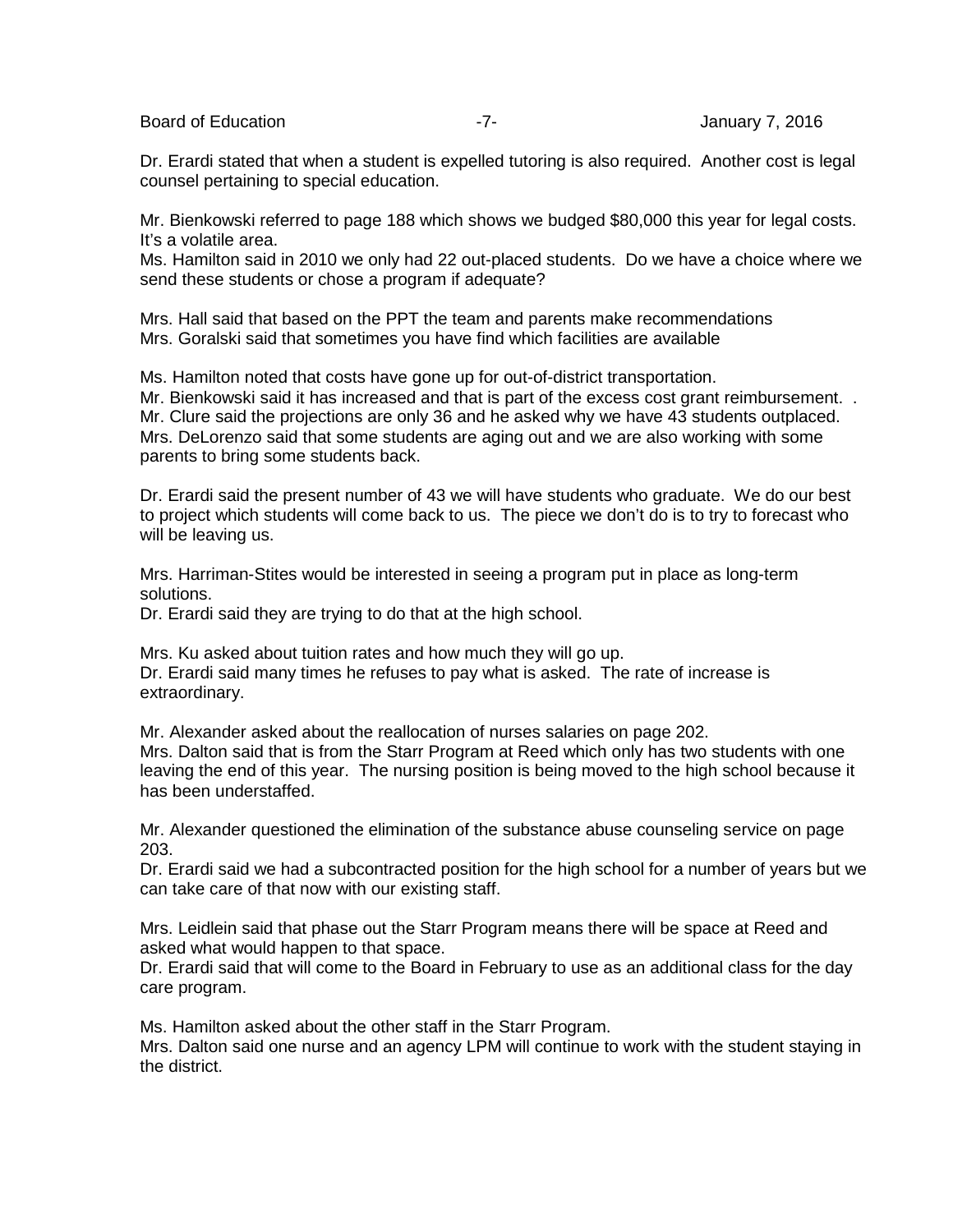#### Item 5 – Technology

Mrs. Amodeo looked at a method of replacing obsolete equipment with a five-year time frame. Each year there are new initiatives and PTA funded donations that will vary the total number of units to replace. She proposed \$80,000 for news initiatives and a total budget of \$700,000 to maintain, sustain and have new initiatives.

Ms. Hamilton asked whether prior to a donation they come to us first to see if their donation will fit into our plan for technology.

Mrs. Amodeo said when people want to make a donation we are contacted to see if the items will be useful.

Mrs. Leidlein asked what we can do to make technology more accessible to students in the classrooms.

Mrs. Amodeo said laptops primarily went to staff. We are using Chromebooks for Power Teachers Gradebooks. We want to be sure students have a device to handle homework.

Mrs. Leidlein asked if we have training for staff in Chromebooks.

Mrs. Amodeo said not this year as they just came into the district. We are looking at apps because it's a predominantly web-based device.

Mr. Clure asked how iPads were purchased.

Mrs. Amodeo said the equipment costs listed also includes a three-year warranty. The iPad cost is \$400. We don't buy the top line. Laptops from last year are being given to staff.

Mr. Clure said it would be better to have more detail on the purchases of iPads and recommended looking at Apple carefully.

Mr. Alexander wanted to note that Apple has done us a favor and provided training.

Mr. Clure asked if there was anything in place that tracks whether teachers are using the device they are given.

Mrs. Amodeo said from observation each school has a group that meets regarding technology. We hear about problems but she feels they are being used.

Mrs. Harriman-Stites asked if we have someone providing technology assistance to teacher using google classroom

Mrs. Amodeo said a couple of our staff members run professional development and they poll the teachers on what training they want. They are proactive in helping and the staff also helps each other.

Mrs. Harriman-Stites referred to the cost for the teacher websites on page 219 and if there are things we can move to google to save on costs.

Mrs. Amodeo said google offers training and we have a district tech committee that looks at things that may need changing.

Mr. Clure asked if there was any other system we could use to pay for school lunches as there is a cost to parents to add funds and limited as to how much you can put on the account. Mr. Bienkowski said there are companies that provide the service but they charge a fee.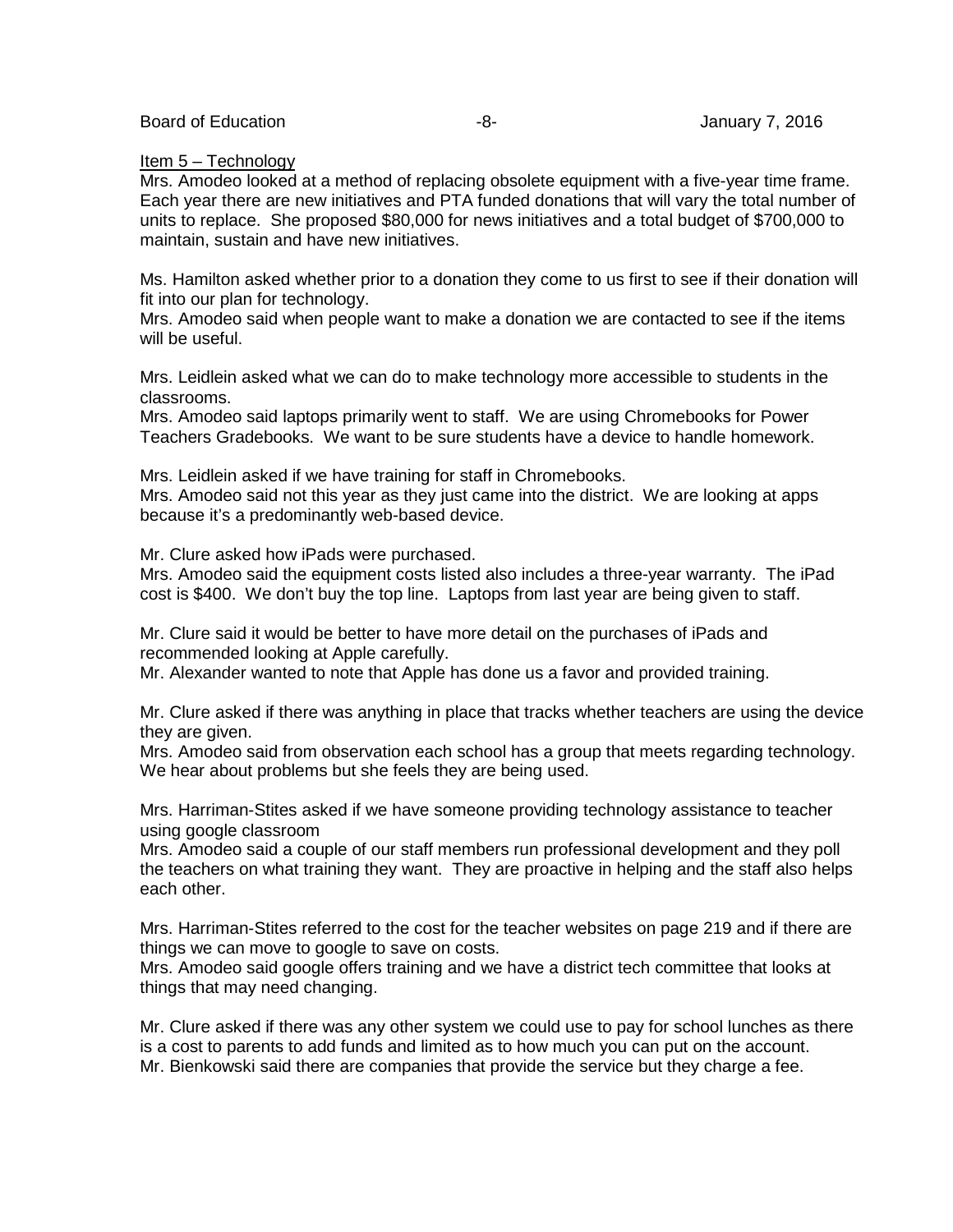Board of Education **-9-** Figure 1.1 Level 3.1 Level 3.1 Level 3.1 Level 3.1 Level 3.1 Level 3.1 Level 3.1 Level 3.1 Level 3.1 Level 3.1 Level 3.1 Level 3.1 Level 3.1 Level 3.1 Level 3.1 Level 3.1 Level 3.1 Level 3.1 Level

### Item 6 – Public Participation

Julia Conlon, Old Castle Drive, asked the responsibilities of the transition position being eliminated. The budget increase may not please the voters. Dr. Erardi has made great strides reaching out to the public but what is missing is what the principals requested that was not included and the thought process behind them. It would be helpful for parents to know. Rising special education costs is huge. The cell signal at Head O'Meadow does not work in all parts of the building.

Caryn Holden, 68 Berkshire Road, referred to Dr. Erardi's presentation. He mentioned how the Sandy Hook PTA Foundation contributed grant money but she didn't find it in the budget book and asked if what the grant is covering could be shared.

Laura Terry, 64 Robin Hill Road, was interested in Project Adventure going into the physical education classes and asked if we were losing anything in P.E. to have it there. Regarding play to pay, she was not sure why we give \$84,000 to the town. Do we receive money from Parks and Rec for using the schools? They charge for their programs but they don't pay to use the schools. We also pay to have our offices in this building. We should look at possibly moving the Board of Education offices into a school.

MOTION: Mrs. Leidlein moved to adjourn. Ms. Hamilton seconded. Motion passes unanimously.

Item 7 – Adjournment The meeting adjourned at 10:22 p.m.

Respectfully submitted:

\_\_\_\_\_\_\_\_\_\_\_\_\_\_\_\_\_\_\_\_\_\_\_\_\_\_\_\_\_\_\_\_\_\_ Debbie Leidlein **Secretary**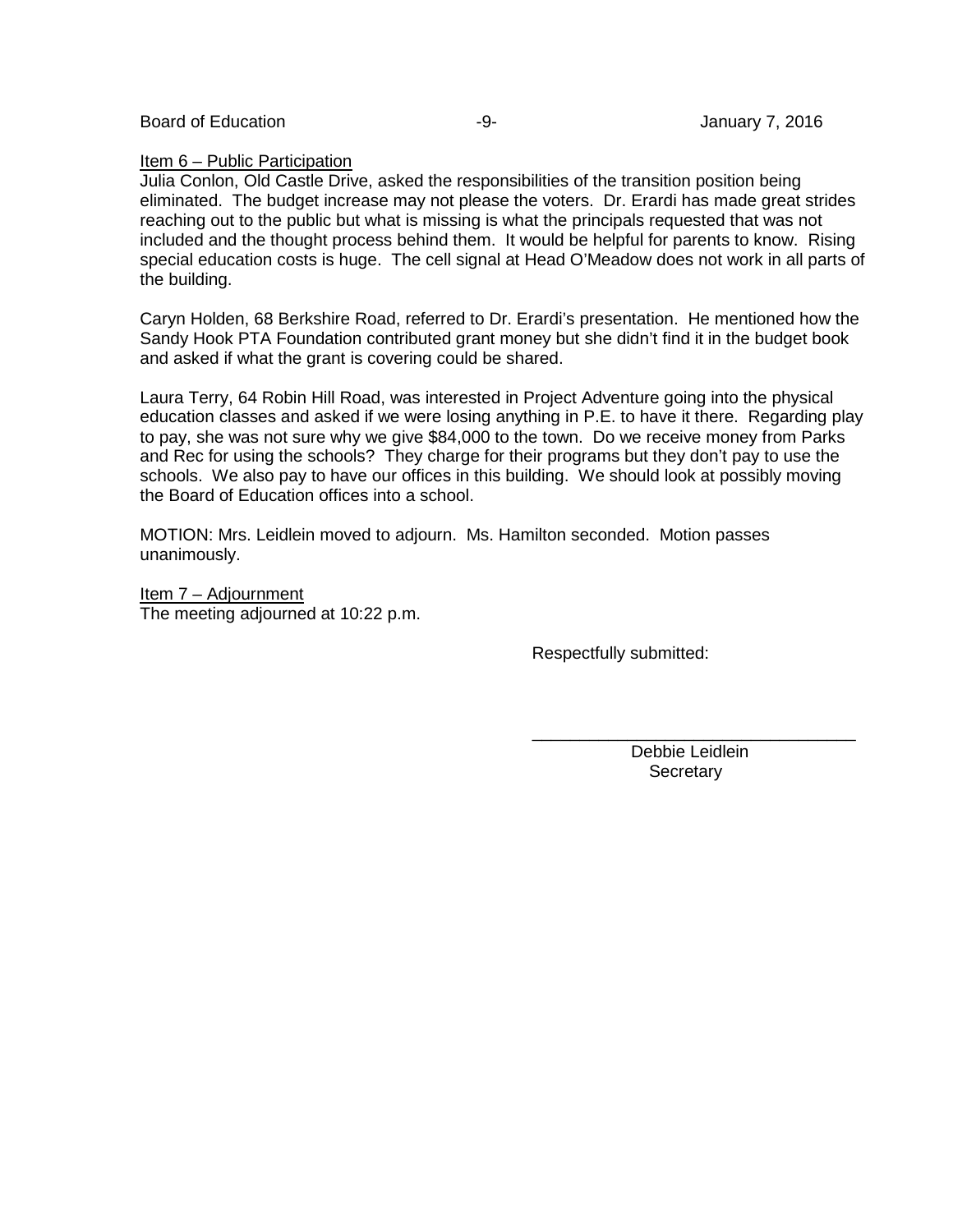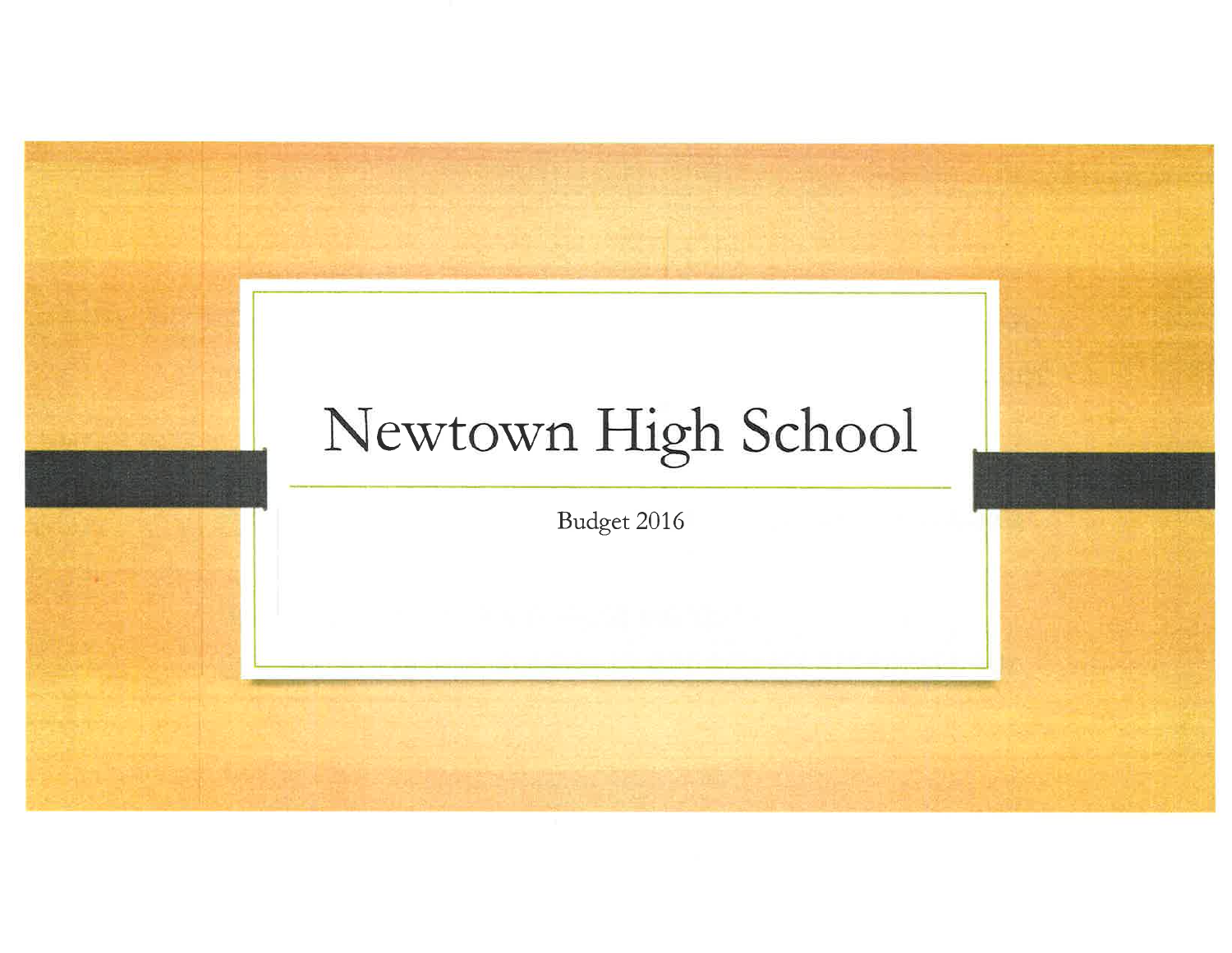Our school goals, central to our school improvement plan continue to drive what we do...

 $\Box$  Consistent, effective instructional practices that support student learning.

□Our commitment to increase a sense of social, emotional, and physical safety and well-being within our high school community.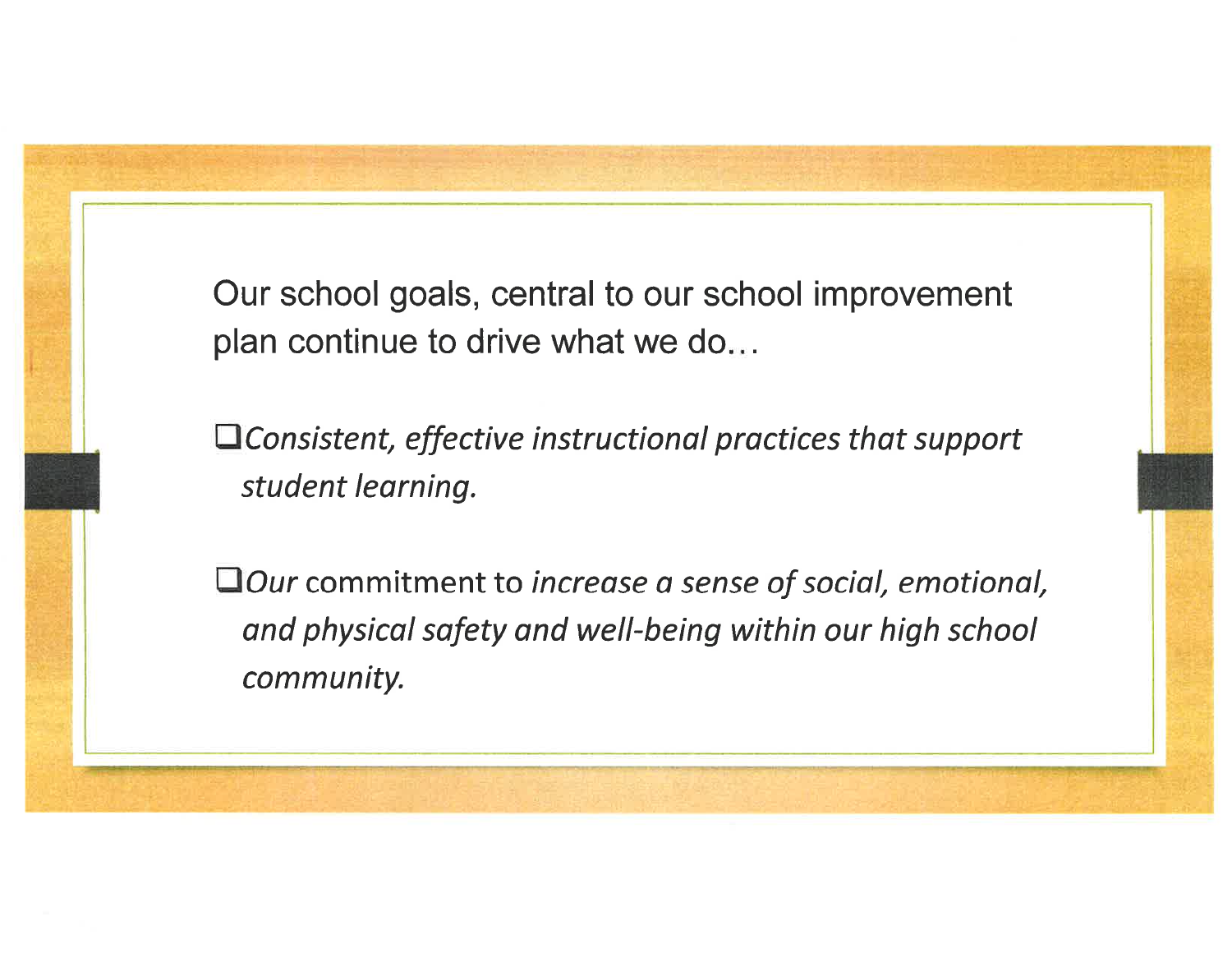Through this lens and within this context, this year's budget development took into account 3 important factors:

- 1. To meet the current academic and social needs of our population in alignment with our school improvement goals
- 1. To think creatively about how we use our resources and ways we could reorganize, restrategize, and restructure anticipating future changes and improvements we want to make at NHS
- 2. To be fiscally responsible and responsive given future reduction in enrollment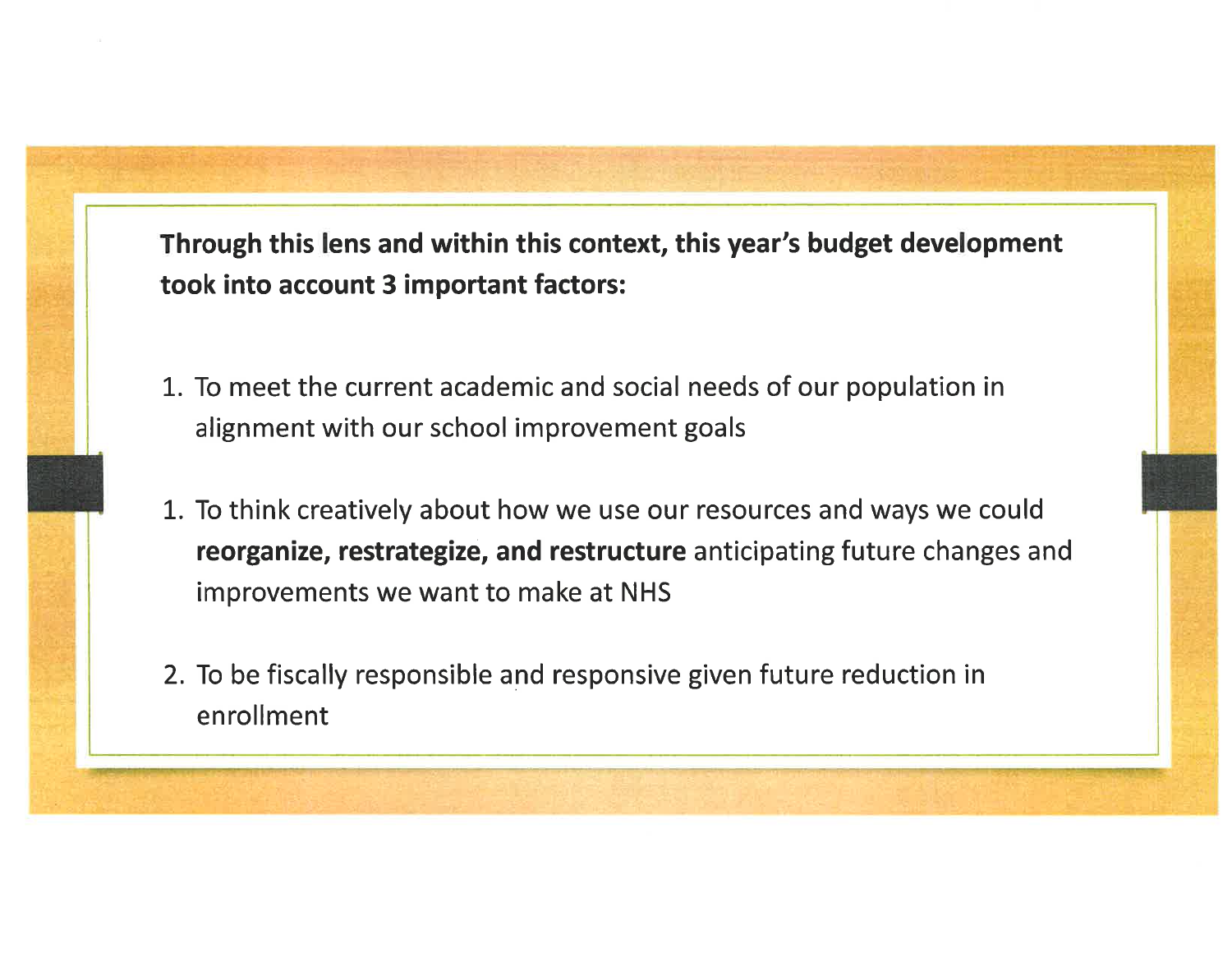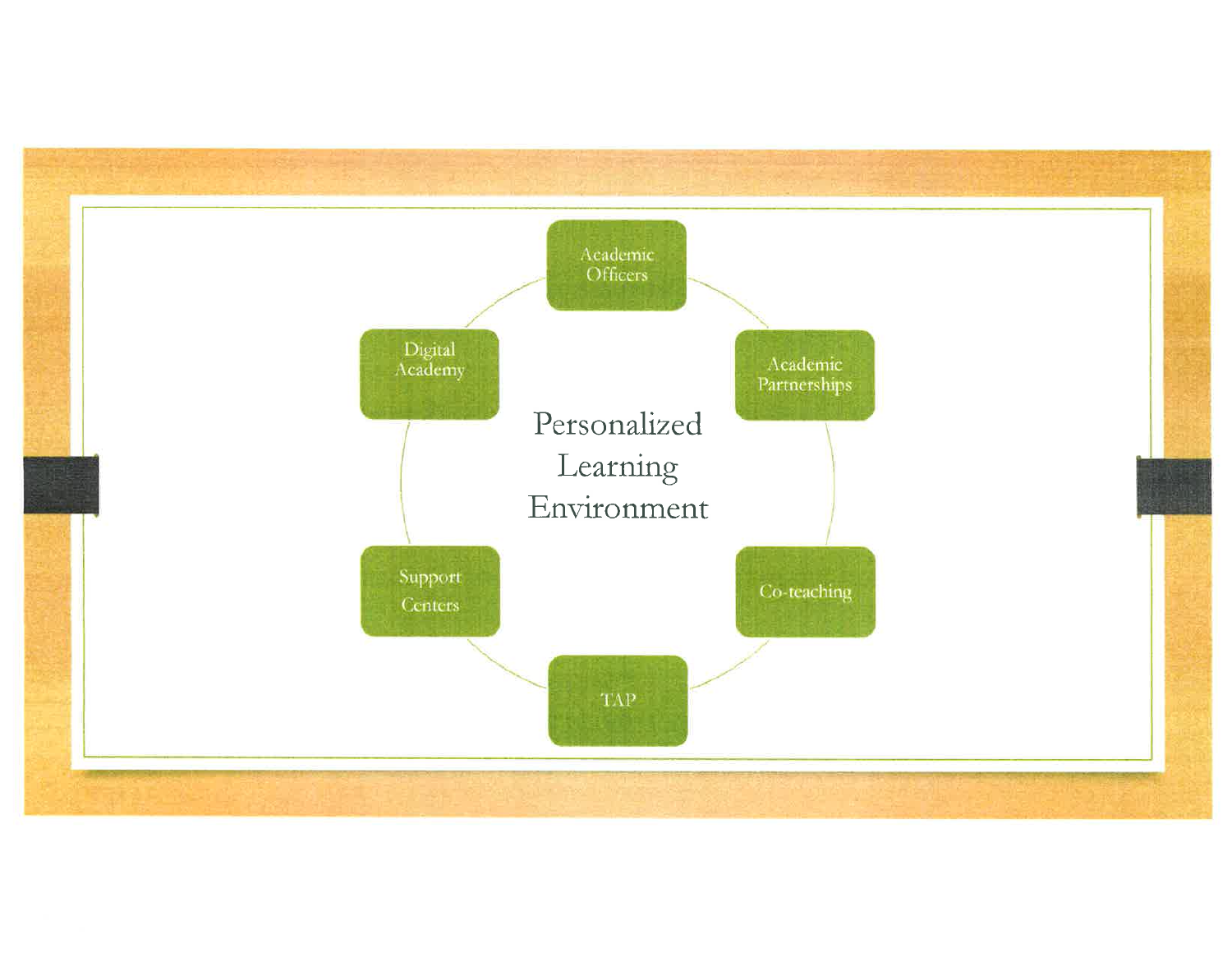# **NHS Requests for 2016**

- $\triangleright$  Link Crew Advisors (3)
- > Volleyball Boys Head Coach
- > Restrategize two clerical positions (Career Center to Guidance)

> Restructure - Tutoring Center - tutor to provide SRBI interventions (literacy)

 $\triangleright$  Pool scoreboard

# **Other Requests**

 $\triangleright$  Technology Chromebook carts for LMC Smartboard for Nurtury program Surface Pros for Math department (2)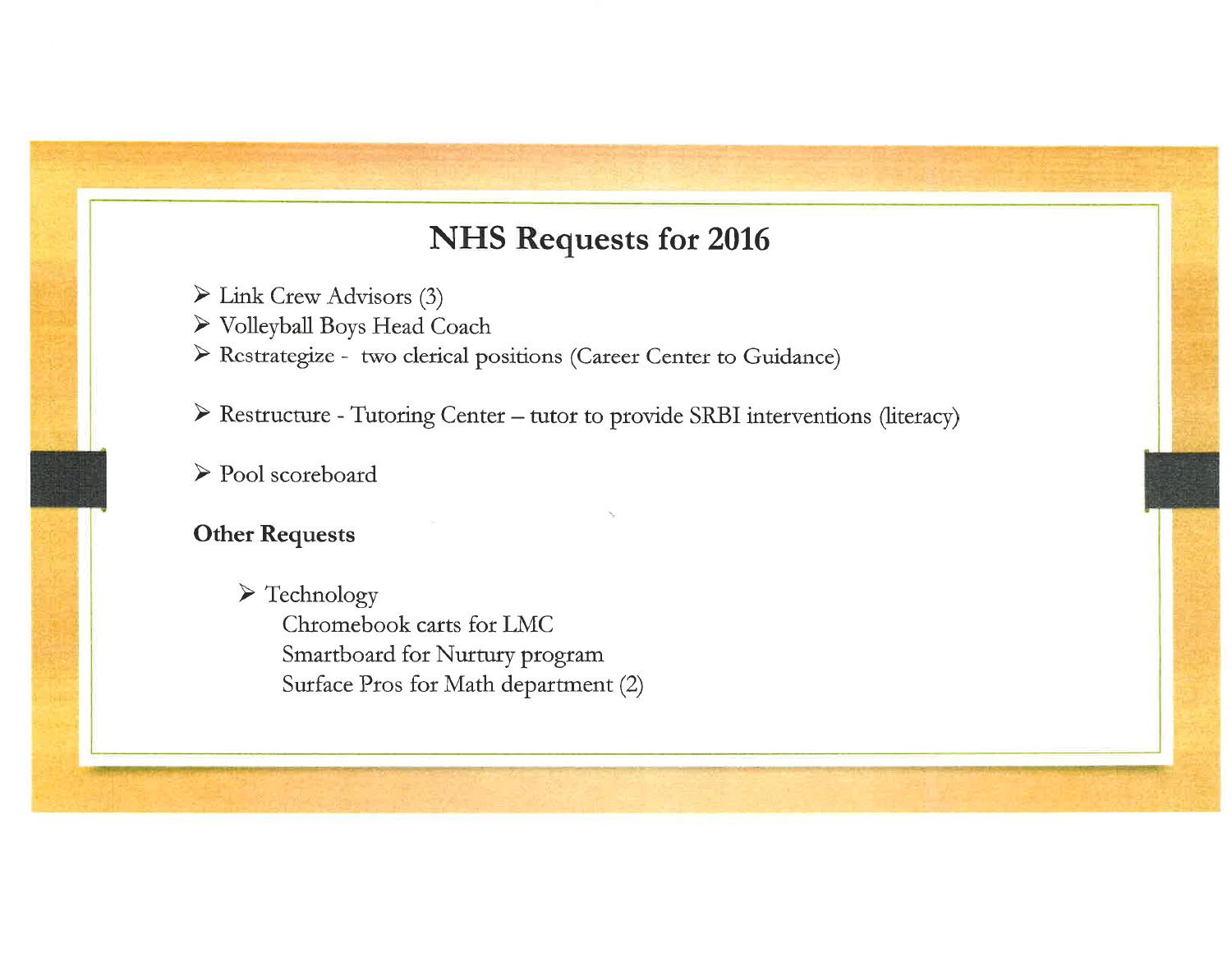# **Reoccurring Technology Equipment Fund Allocation Request**

Goal: To establish a dollar amount to be funded each year for technology equipment that will

- Ensure all technology equipment is able to meet the demands of instruction
- Allow for better long term planning
- Provide for new initiatives

### Considerations:

- Include the entire inventory of equipment
- Accept a replacement age guideline for each type
- Establish a replacement cost per unit type
- Recognize that during the initial years, some equipment may be replaced earlier than the age guideline and some may be replaced later

The following table lists the total number of units for each type of equipment in the October 2015 inventory, the accepted refresh rate and the most recent replacement costs.

| <b>Budget Year per Year</b>            |                   |                          |                                    |                         |           |
|----------------------------------------|-------------------|--------------------------|------------------------------------|-------------------------|-----------|
| Total Dollars for Obsolete Replacments | Unit Cost<br>Est. | Total $\neq$ of<br>units | Refresh<br><b>Rate</b> in<br>Years | Per Year<br>Replacement | \$620,971 |
|                                        |                   |                          |                                    |                         | Cost      |
| iPad                                   | 600               | 1133                     | 5                                  | 227                     | \$135,960 |
| Chromebook w/licensing                 | 409               | 196                      |                                    | 39                      | \$16,033  |
| Computer                               | 701               | 1756                     |                                    | 293                     | \$205,159 |
| Laptop                                 | 924               | 538                      |                                    | 90                      | \$82,852  |
| Projector with mount                   | 1,300             | 382                      | 10                                 | 38                      | \$49,660  |
| Server                                 | 4,000             | 43                       | 6                                  |                         | \$28,667  |
|                                        |                   |                          |                                    | SubTotal                | \$518,331 |
| <b>Network Projects</b>                |                   |                          |                                    |                         |           |
| Switches/Router                        | 4,000             | 133                      | 10                                 | 13                      | \$53,200  |
| Access Points w/ licensing             | 800               | 309                      | 5                                  | 62                      | \$49,440  |
|                                        |                   |                          |                                    | SubTotal                | \$102,640 |

Note that this takes into account only the inventory of equipment on record as of October 15, 2015. Each year there are new initiatives and PTA funded donations that will vary the total number of units.

Based on the above, a fixed equipment annual expenditure to maintain current inventory would include:

- \$520,000 for replacement of the portion of the inventory meeting the replacement refresh age
- \$100,000 for network upgrades and maintenance.  $\bullet$

The remainder of the dollars in the reoccurring technology equipment line would be to meet the highest priorities of the building administration.

• \$80,000 for new initiatives

In total the Annual Technology Equipment budget would be set at \$700,000.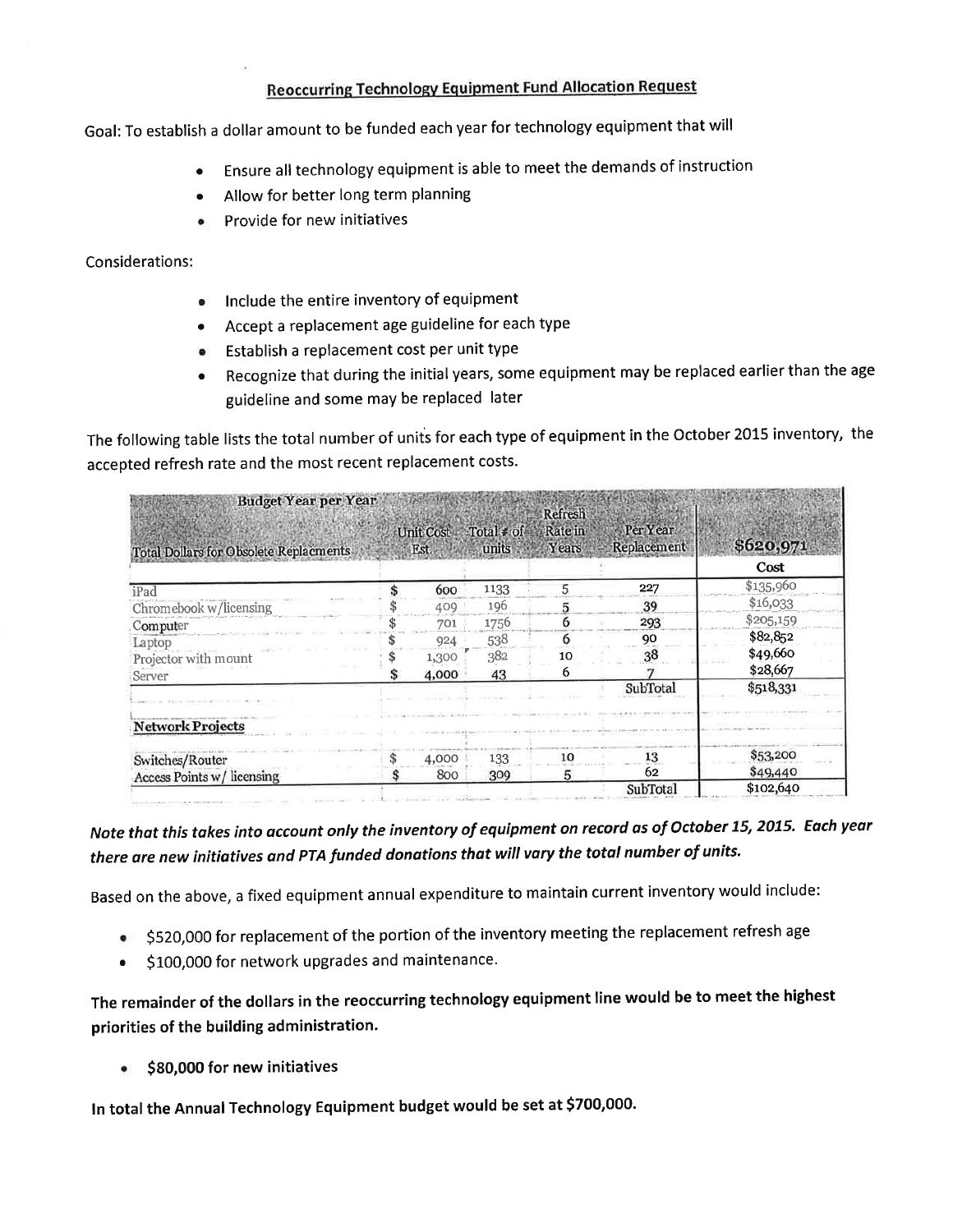### Topics raised during budget discussions

Printing Cartridges - The District Business Office is currently exploring the efficiencies and savings that may result from Managed Print Services. In order to take part in such a plan, the vendor will do an analysis of printing needs for each building. The analysis will identify the printers currently in use and the number of pages printed by each per month. Based on these findings, a quote for the monthly cost to maintain the printers and proactively provide supplies and repair services will be generated.

Entering into a Managed Print Services contract will eliminate the stress on the buildings to purchase all printing supplies at the beginning of each school year. The initial analysis may also help to identify printers of low use that may be eliminated.

Lamps- Centralizing the purchase of projector lamps has been considered in the past. The ability to do so presented the challenges of the space to store the inventory, and the ability to understand the frequencies of replacement due to variation in usage by teacher. This has remained with the schools and with the inventory being localized, the custodial staff or building liaison can take care of the replacement very quickly.

The Technology department works to keep an inventory of one of each type lamp in stock as a backup for the buildings. It may be noted that the cost of lamps is decreased as the older projectors are replaced with new models.

Chromebook versus iPad - Each type of device has its strengths and reasons for adoption. The iPad with its wealth of educational apps and touchscreen has been well received and used by the early grades. The Chromebook is a web based device. It does also have apps available but we have only begun to explore them. Unlike the iPad, our Chromebooks do not have a touch screen but do offer a reasonably sized screen and keyboard.

The district has provided one Chromebook cart to each school K-8 for the 2015-16 school year. One need that the district faces that is not well met by the use of the iPad is standardized testing such as NWEA. The iPad's smaller screen makes it less suited for test taking. The model of Chromebook purchased has a 14 inch screen.

Additionally, the Chromebook fits well with the use of Google Apps for Education, GAFE. The district began providing email addresses to our students in grades 4 through 12 in 2012. Many classes are beginning to take advantage of more of the Google apps including Google Classroom. The Chromebook should prove to be the ideal tool for this use.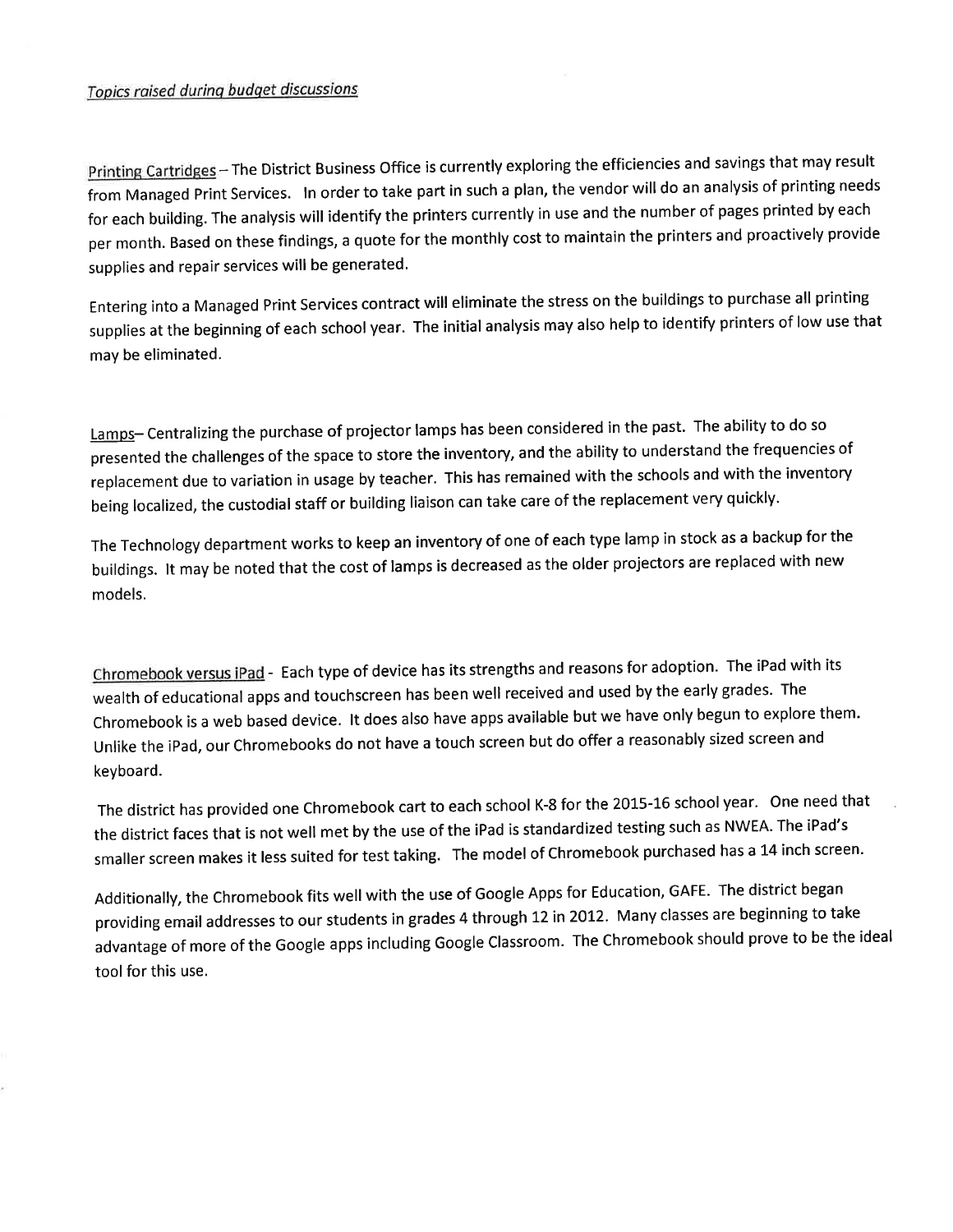# SERV 5.94 FTE Reduction for 2016-2017

ä

| <b>Position</b>                   | Reduction |  |  |
|-----------------------------------|-----------|--|--|
| Project Director                  | .b        |  |  |
| <b>Recovery Project Secretary</b> | 1.0       |  |  |
| Counselor                         | 1.0       |  |  |
| Psychologist                      | 1.0       |  |  |
| <b>Transition Coordinator</b>     | .29       |  |  |
| <b>Educational Assistants</b>     | 2.05      |  |  |
| <b>Total Reduction</b>            | 5.94      |  |  |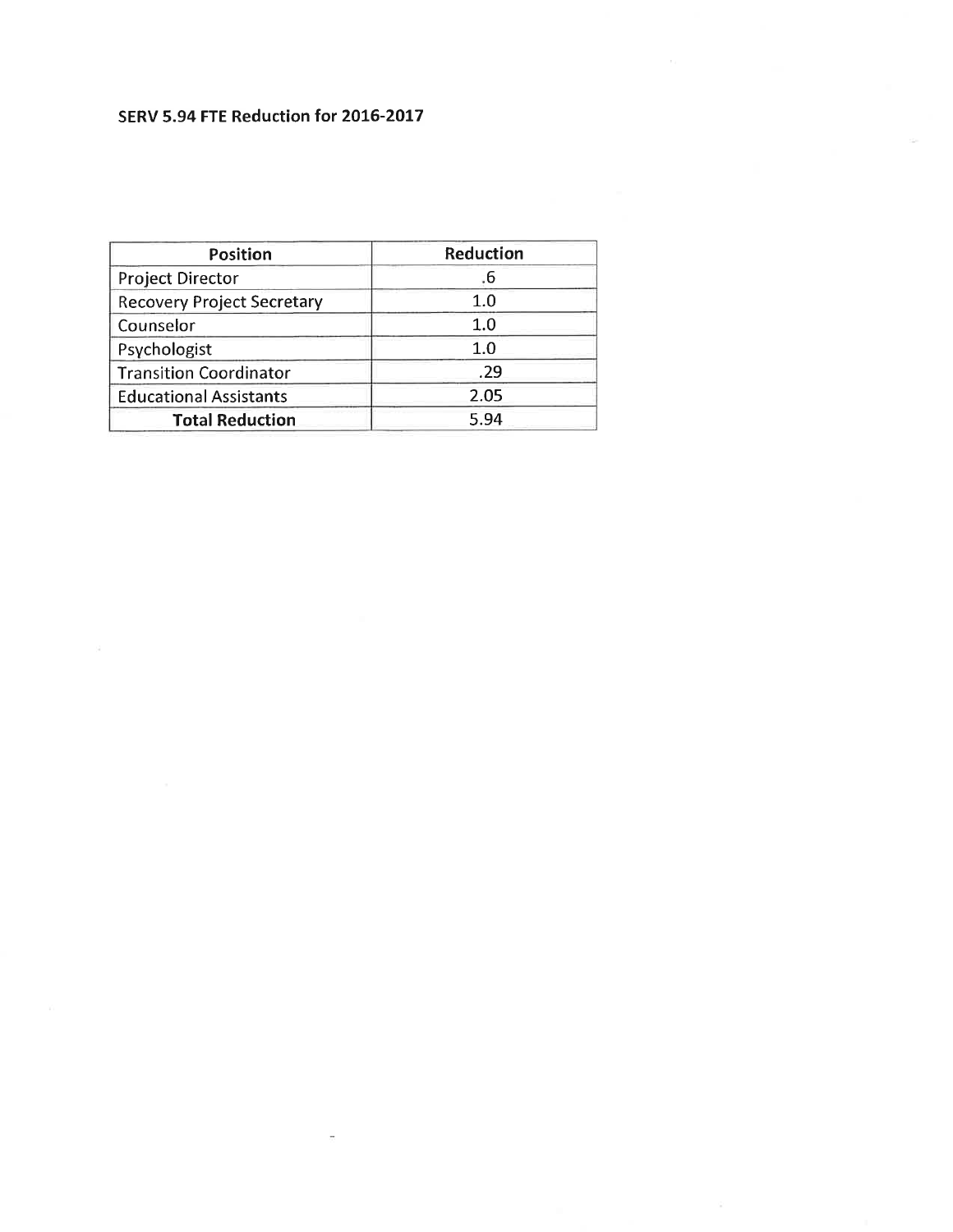# 2016/17 District Comparison Requested Budget Increase

# **DRG-B Districts**

| <b>School District</b> | <b>Requested Budget</b><br><b>Increase 2016-2017</b> |
|------------------------|------------------------------------------------------|
| <b>Greenwich</b>       | 2.189%                                               |
| <b>Monroe</b>          | 2.43%                                                |
| Glastonbury            | 2.89%                                                |
| <b>Amity</b>           | *3.00%                                               |
| <b>Cheshire</b>        | 3.00%                                                |
| <b>Trumbull</b>        | 3.18%                                                |
| <b>New Fairfield</b>   | 3.52%                                                |
| <b>Newtown</b>         | 3.87%                                                |
| <b>Brookfield</b>      | 4.19%                                                |
| Avon                   | 4.27%                                                |
| Guilford               | <b>January 11</b>                                    |
| <b>Madison</b>         | January 11                                           |
| <b>Fairfield</b>       | <b>January 13</b>                                    |
| <b>South Windsor</b>   | <b>January 26</b>                                    |
| Simsbury               | <b>February 1</b>                                    |

# **Fairfield County Districts**

| <b>School District</b>    | <b>Requested Budget</b><br><b>Increase 2016-2017</b> |
|---------------------------|------------------------------------------------------|
| Wilton                    | 1.44%                                                |
| <b>Westport</b>           | 2.03%                                                |
| <b>Newtown</b>            | 3.87%                                                |
| <b>Bethel</b>             | <b>January 15</b>                                    |
| Redding (PK-8) & Region 9 | <b>January 15</b>                                    |
| <b>Ridgefield</b>         | <b>January 15</b>                                    |
| <b>Weston</b>             | <b>January 15</b>                                    |
| <b>Seymour</b>            | <b>January 15</b>                                    |
| <b>Danbury</b>            | <b>January 31</b>                                    |

\* approximate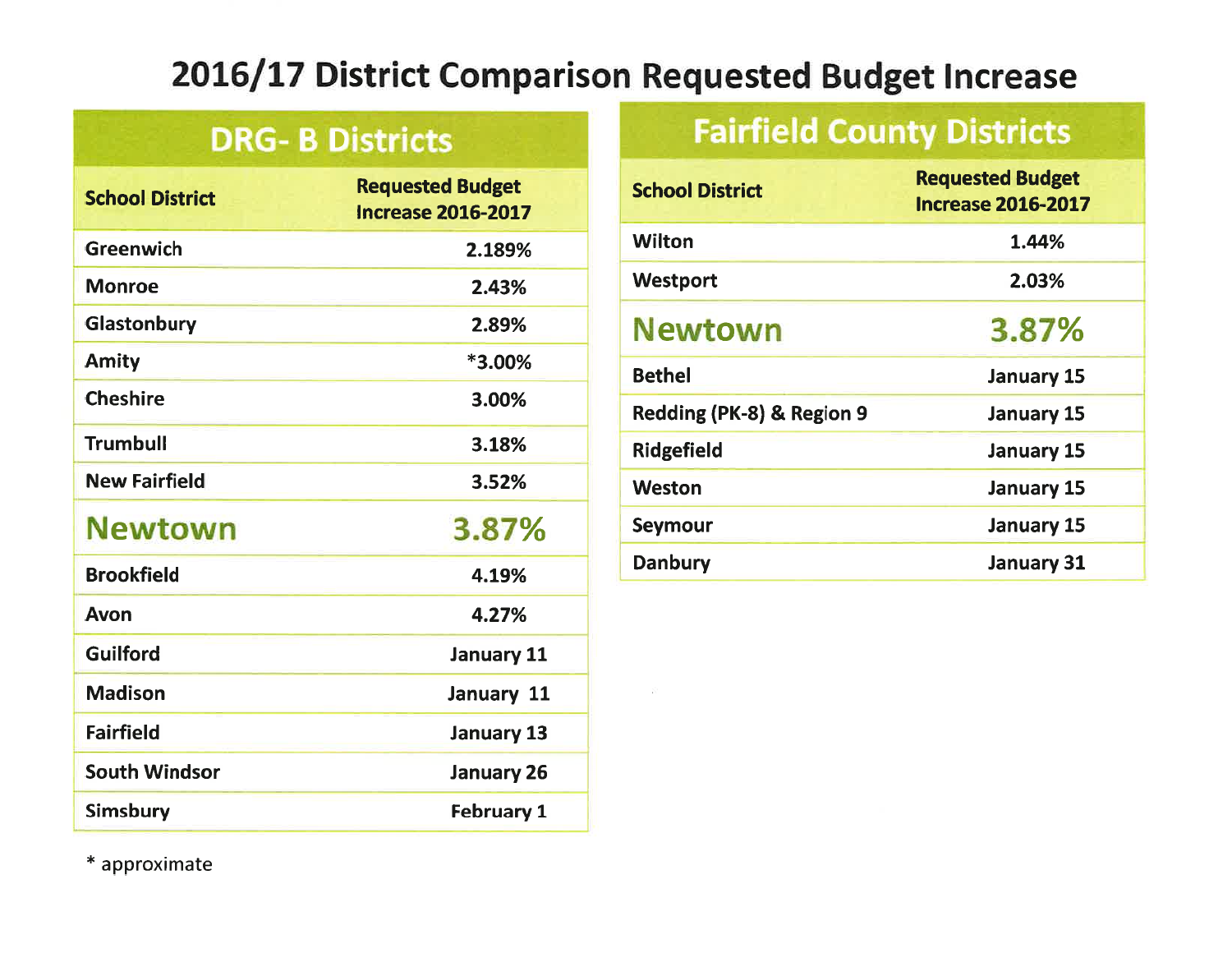## **Board of Education Budget Questions** January 5, 2016

- Are there identified greater Support Staff needs in certain grades? Q.
- Yes, the proposed 2016-17 budget is reflective of these needs. Α.
- Are the requested elementary support staff positions in the budget that are directly Q. related to Newtown Public Schools continued recovery?
- Yes, staff presently under our Federal grants have moved to the operational plan. Social А. worker and psychologist positions have been carried over and there are counselors in every school.
- What is the staffing security level for 16-17? Q.
- The present security level has been maintained throughout the district. А.
- Is the request to change the unarmed security guard start time from 10:00 am to Q. 9:30 am in the budget?
- Yes, thanks to collaboration with the town. А.
- As far as testing goes and the platforms that you have in your schools, are they sufficient Q. for what you need to accomplish?
- Yes, we have found that the platforms we have support our testing. А.
- Please define what was not supported within the K-4 Leadership Budget Considerations Q. (page 46-47).
- 1) Extended School year; 2) Moving Lead Teachers to AP (except in the case of Sandy Α. Hook School); 3) Expansion of Unified Arts
- There are several challenges identified. I appreciate the open dialogue they create. I Q. think I understand the implications of each of the items. What would be the logistics and implications of adding 5 minutes to specials?
- There are fewer classes to instruct at the elementary level so we are having a number of  $A_{\star}$ our specialists teach in more than one building. Adding time to each class creates a more robust schedule enabling us to retain the teacher. It's an added benefit for instruction as well.
- What has been the experience at the elementary schools with the mixed use of iPads Q. and PCs? How do the different platforms support our use of apps and programs?
- Chrome books are internet-based. A lot of time is spent with iMovie, Moviemaker and Α. concepts around literacy but we cannot share documents on the iPads. We have many more iPads than Chrome books. We expect to use both technologies in the upper classrooms for different things. They will be more project-based.
- Are you certain you have in this budget, in each of your elementary schools, adequate Q. services and staff to deal with students who present unusual challenges?
- Yes. We have incredible people dedicated, intelligent and caring. What we need is Α. training, space, time and resources. We are looking forward to conversations with our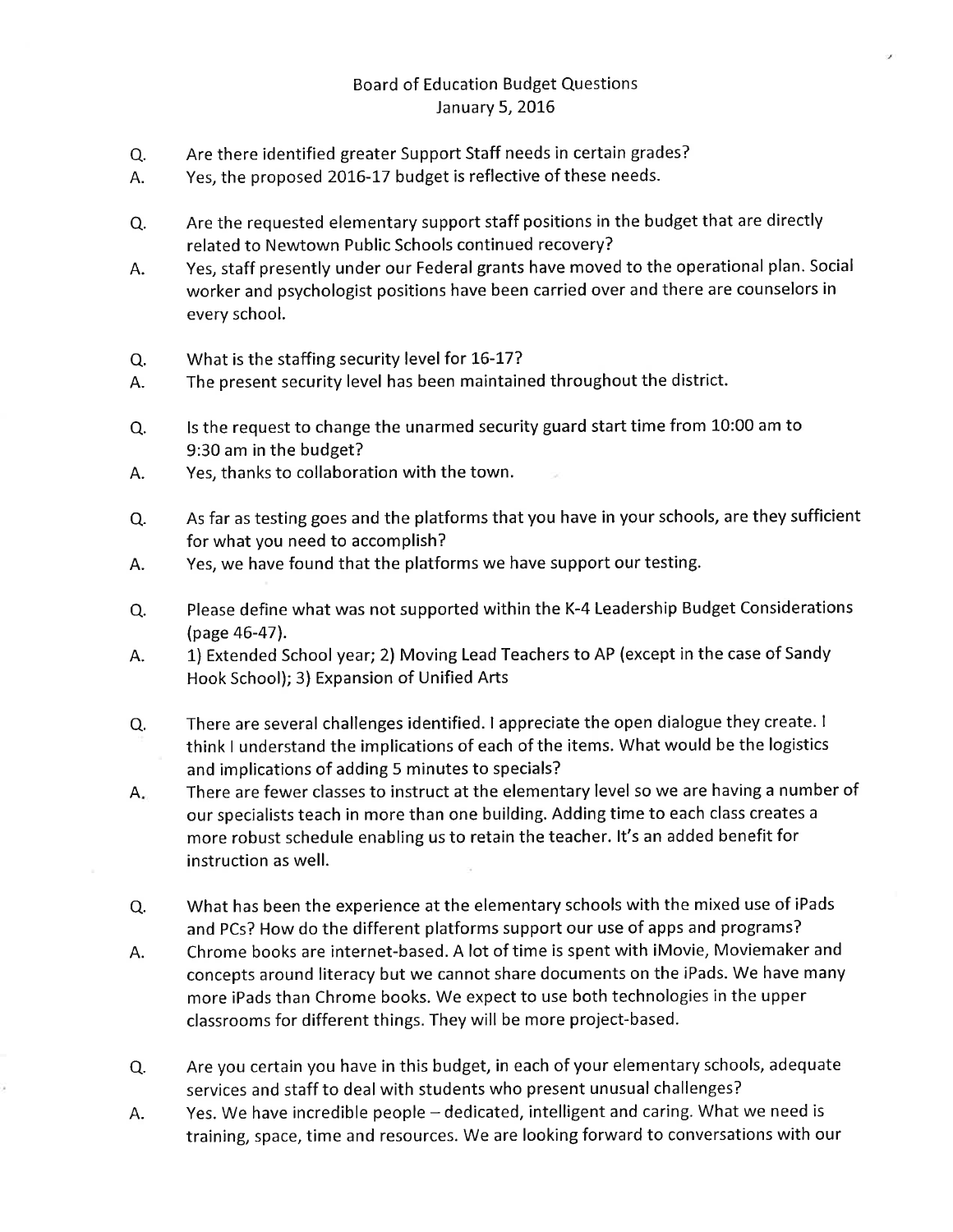future director of Pupil Personnel Services and looking into programming. Who can tell us what is the right way to handle these unique and exceptional students? We need to give our leadership and support staff the tools we need that will enable us to best help these children.

- Q. Do we have any data on concerning behaviors in our elementary schools?
- Α. Yes and we will provide this at the first February Board of Education meeting.
- Are you able to share personnel between the schools when you have these issues? Q.
- We have two behavior analysts in the district so we share those but we do not share our А. social workers or psychologists.
- Q. When I compare the four elementary schools, there are three schools with a reduction of 1 FTE (SHS, HAW, MGS). Two schools show a similar decrease in the total teacher salaries, while MGS shows an increase. Why is this?
- А. We build salaries for the schools at Central Office, based on people who are present and moving forward. At Middle Gate there is a senior staff member expected to return but has been on leave for two years, thus the reason for the increase at MGS.
- Q. I appreciate the revised projections. Do these in any way take into account the smaller housing unit complexes coming on-line in the next couple of years? Will this affect the enrollment for 16-17?
- No, this will be further discussed at the January 9<sup>th</sup> BOE retreat. А.
- Hawley has two students per class more than the other schools and the maximum Q. number of students allowed for kindergarten (Page 53). Is there a way to help Hawley?
- We have to settle on an aggregate number that's consistent across all schools within the А. district. The way the budget is built, we held on to only what we know. Hawley's primary numbers are pretty good (page 60) –  $2^{nd}$  grade: 15-16;  $1^{st}$  grade: 19, 20;  $4^{th}$  grade: 22-23. We can't project or predict who's moving in or out. If we need to come back to adjust numbers, we will do that.
- One of the goals last year was to continue progress toward full implementation of Q. Readers Workshop in 5<sup>th</sup> and 6<sup>th</sup> grade (page 104 – this was updated at the meeting). How far are we from full implementation? What about writers workshop?
- А. The curriculum is being written for reading and writing to support the implementation. Everyone has been trained in the methodology of the workshop but there was no curriculum behind them. Everyone has been trained in reading and most in writing. Many were trained at the elementary level.
- Don't the units come from Columbia? Didn't the Board of Education purchase them for Q. you?
- Yes but the units had to be tweaked because they were inappropriate for our students. Α. Hopefully for next year we'll have a draft curriculum to bring before the Board. It will be closely aligned with Teacher's College.